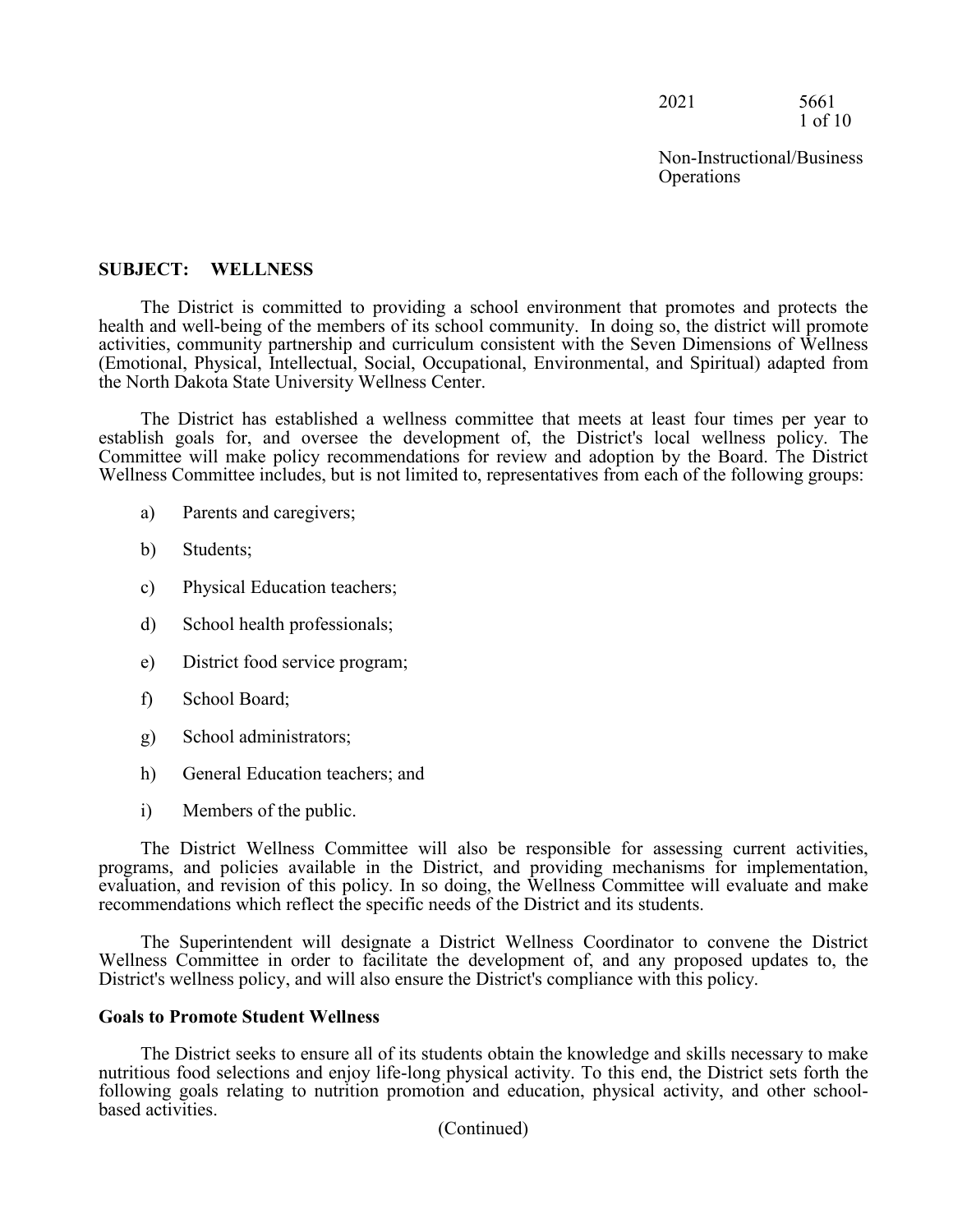2021 5661 2 of 10

Non-Instructional/Business **Operations** 

## **SUBJECT: WELLNESS (Cont'd.)**

#### Nutrition Promotion and Education

The District will model and encourage healthy eating by all students by engaging in nutrition education and promotion by:

- a) Nutrition education will be integrated within the comprehensive health education curriculum and other instructional areas, as appropriate, and taught at every grade level, K through 12. Nutrition education will follow applicable New York State Standards and be designed to help students acquire:
	- 1. Nutrition knowledge, including, but not limited to: the benefits of healthy eating; essential nutrients; nutritional deficiencies; principles of healthy weight management; the use and misuse of dietary supplements; and safe food storage, handling, and preparation.
	- 2. Nutrition-related skills, including, but not limited to: planning healthy meals; understanding and using food labels; critically evaluating nutrition information, misinformation, and commercial food advertising; assessing personal eating habits; and setting and achieving goals related to these concepts.
- b) Education, Marketing and Promotion
	- 1. The District will promote nutrition education activities that involve parents, students, and the community.
	- 2. The District will promote healthy food and beverage choices for all students and encourage participation in school meal programs. This will occur by using Smarter Lunchroom techniques which guide students toward healthful choices and ensuring that 100% of foods and beverages promoted to students meet the Smart Snacks in School nutrition standards, which can be found on the United States Department of Agriculture's (USDA) official website.
	- 3. The District will promote school and community awareness of this policy through various means, such as publication on the District website.
	- 4. The District will encourage and promote wellness through social media, newsletters, and an annual family wellness event.
	- 5. Marketing and advertising of foods and beverages on school campuses during the school day will be consistent with nutrition education and health promotion. As such, schools will restrict food and beverage marketing to the promotion of those foods and beverages that meet the nutrition standards set forth by the Healthy, Hunger-Free Kids Act's "Smart Snacks in Schools" Rule and that are consistent with this policy.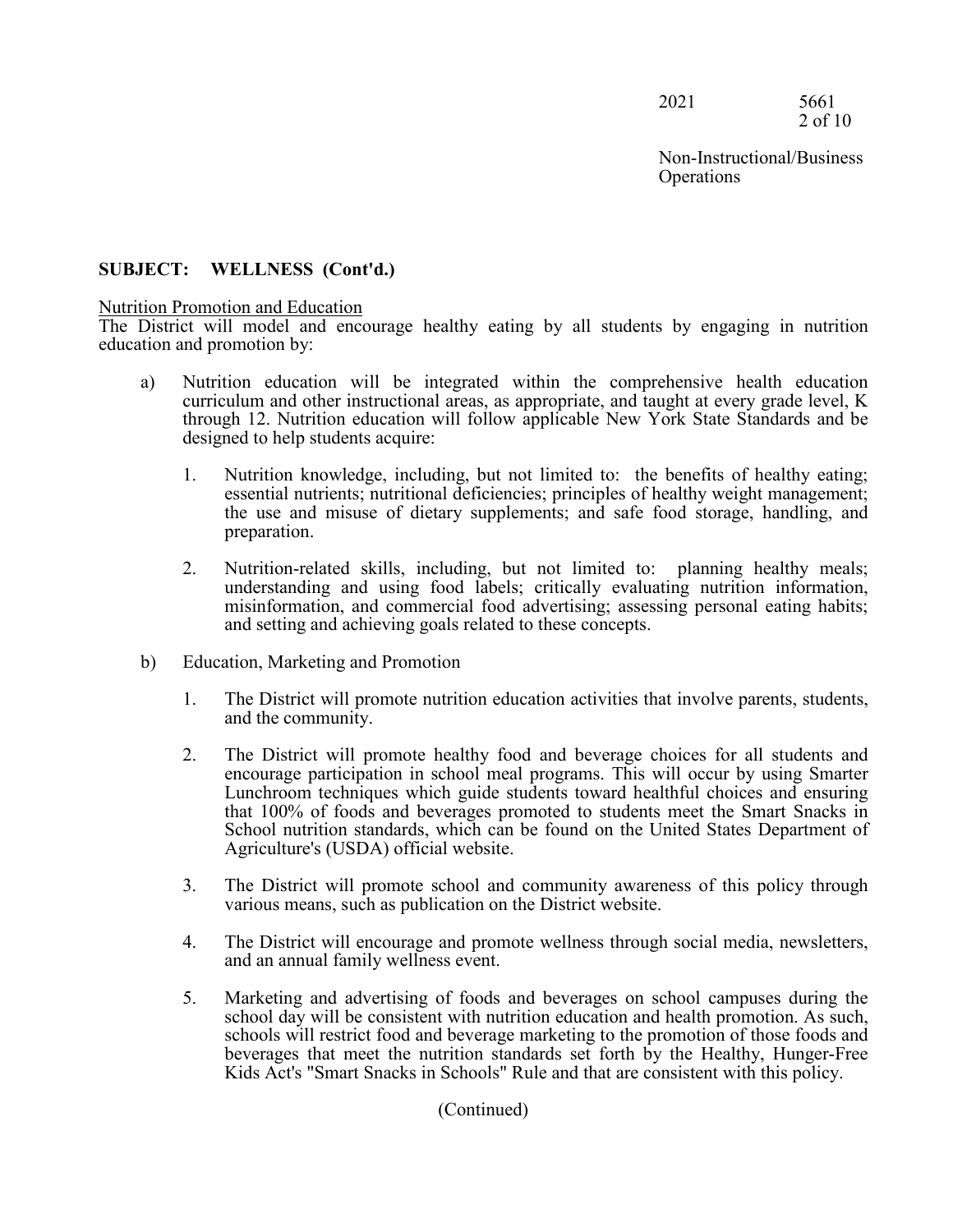2021 5661 3 of 10

Non-Instructional/Business **Operations** 

# **SUBJECT: WELLNESS (Cont'd.)**

- 6. The District is cognizant of the fact that certain scoreboards, signs, and other durable equipment it employs may market foods and beverages in a way that is inconsistent with the aims of this policy. While the immediate replacement of this equipment is not required, the District will replace or update this equipment over time to ensure the message it delivers to students regarding nutrition, health, and well-being is consistent. As the District reviews existing contracts, or considers new contracts, resulting decisions should reflect the marketing guidelines established by this policy.
- c) Additional provisions
	- 1. Parents and teachers will be encouraged to send in healthy treats for classroom celebrations. In addition, students with a documented food allergy, shall only have snacks provided by their household.
	- 2. School personnel are *strongly discouraged* from using food as a reward or withholding food as punishment under any circumstance; teachers and other appropriate school staff will be provided with a list of alternative ways to reward students.

#### Physical Activity

The District will provide opportunities for every student to participate in physical education and, in an effort to comply with the recommendation that children and adolescents participate in at least 60 minutes of physical activity each day, is also committed to providing opportunities for physical activity before, during, and after school. In doing so, the District aims to promote among students, staff, and community members the development of knowledge and skills for specific physical activities, the maintenance of physical fitness, regular participation in physical activity, and an understanding of the short-term and long-term benefits from a physically active and healthy lifestyle. Physical activity opportunities will be in addition to, not in lieu of, physical education and will not be used as a punishment for students, but rather another means by which students may develop or maintain a healthy and active lifestyle.

The District will ensure that the following standards are met to achieve its goals relative to physical education and physical activity:

- 1. The District will have a Board-approved Physical Education Plan on file with the New York State Education Department that meets or exceeds the requirements set forth in Section 135.4 of the Commissioner's regulations.
- 2. The District recognizes the importance of physical education classes in providing students with meaningful opportunities for physical exercise and development. Consequently, the District will ensure:
	- (a) All physical education classes are taught or supervised by a certified physical education teacher;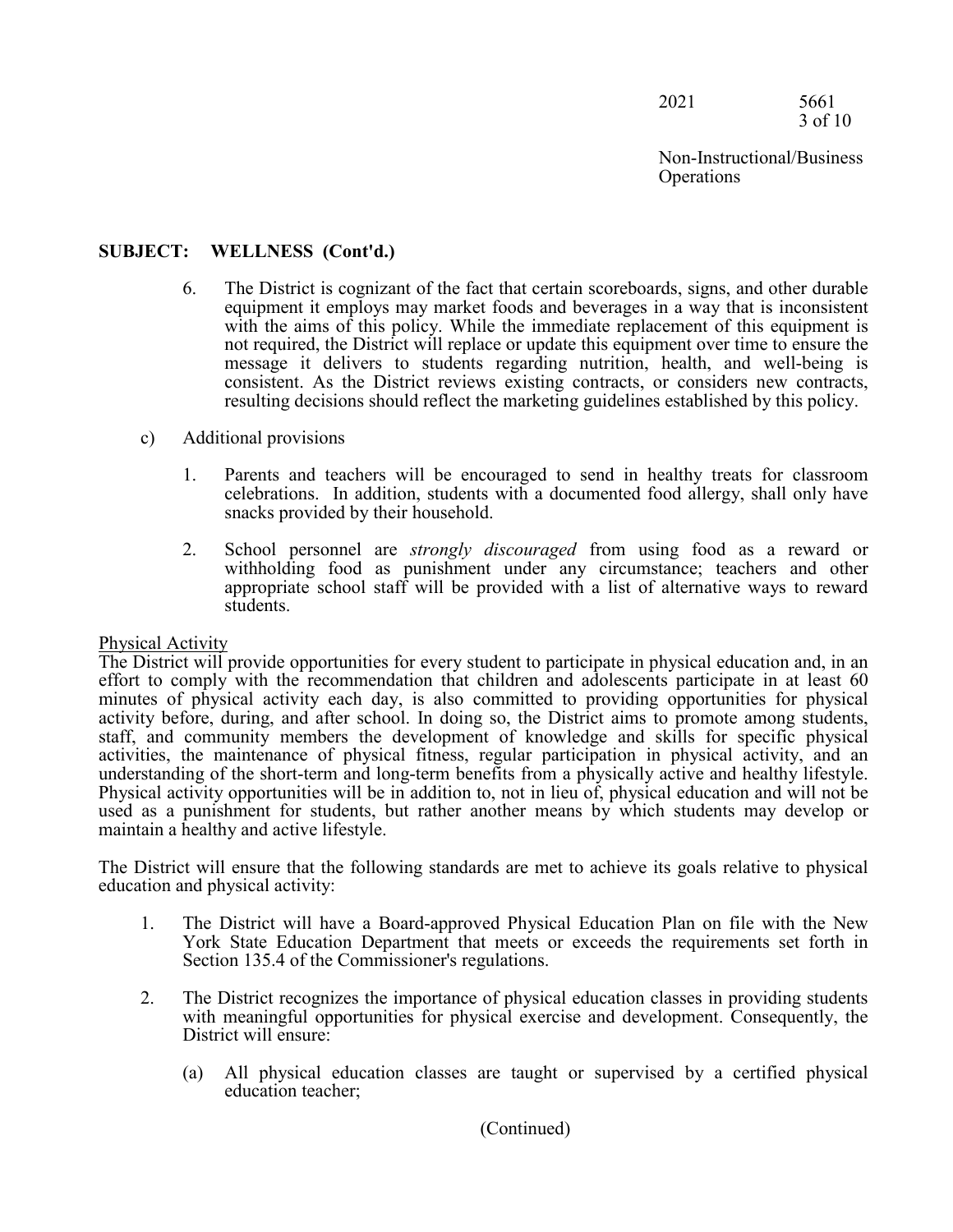2021 5661 4 of 10

Non-Instructional/Business **Operations** 

## **SUBJECT: WELLNESS (Cont'd.)**

- (b) All physical education staff receive professional development relevant to physical education on a yearly basis;
- (c) Interscholastic sports, intramural sports, and recess do not serve as substitutes for a quality physical education program;
- (d) Students are afforded the opportunity to participate in moderate to vigorous activity for at least 60% of physical education class time;
- (e) It provides adequate space and equipment for physical education and conforms to all applicable safety standards;
- (f) An age-appropriate, sequential physical education curriculum consistent with national and state standards for physical education is implemented, with a focus on students' development of motor skills, movement forms, and health-related fitness;
- (g) A physical and social environment is provided that encourages safe and enjoyable activity for all students;
- (h) Activities and equipment are adapted to meet the needs of students who are temporarily or permanently unable to participate in the regular program of physical education. In doing so, the District will abide by specific provisions in 504 Plans and/or individualized education programs (IEP). To that end, the Committee on Special Education (CSE) will ensure that a certified physical education teacher participates in the development of a student's IEP, if the student may be eligible for adapted physical education;
- (i) All students, including students in need of adaptive physical education, will be encouraged to participate in physical fitness programs and competitions.
- 3. All students will be required to fulfill the physical education requirements set forth in the Commissioner's regulations as a condition of graduating from the District's schools.
- c) All classroom teachers, and particularly those engaged in the instruction of K through 5 students, are strongly encouraged to incorporate into the school day short breaks for students that include physical activity, especially after long periods of inactivity. Teachers are encouraged to incorporate kinesthetic learning approaches into core learning subjects when possible so as to limit sedentary behavior during the school day. Additionally, all elementary students will be offered one daily period of recess for a minimum of 20 minutes. This requirement will not apply on days where students arrive late, leave early, or are otherwise on campus for less than a full day. Outdoor recess will be offered when weather permits. In the event that indoor recess is necessary, it will be offered in a place that accommodates moderate to vigorous physical activity.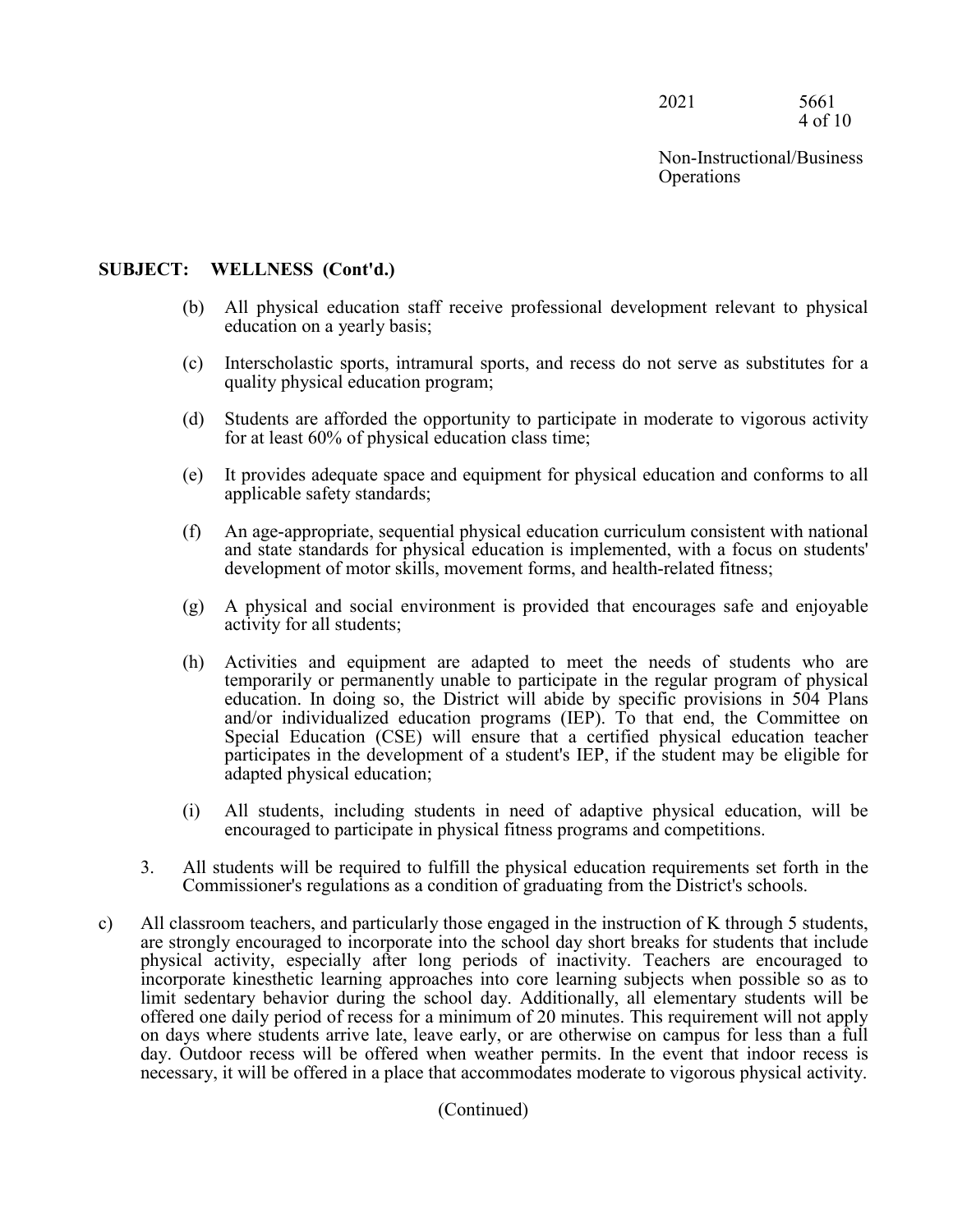2021 5661 5 of 10

Non-Instructional/Business **Operations** 

## **SUBJECT: WELLNESS (Cont'd.)**

d) Physical activity during the school day, including, but not limited to, recess or classroom activity breaks, will not be withheld for disciplinary action unless the student is a danger to him or herself or others. Classroom teachers can be provided with a list of ideas for alternative ways to discipline students. Recess, physical education, or other physical activity time will not be cancelled for instructional make up time.

#### Other School-Based Activities

The District is committed to establishing a school environment that is conducive to healthy eating and physical activity for all. The District will, therefore, adopt the following standards:

- a) Federal School Meal Programs
	- 1. The District will participate to the maximum extent practicable in available federal school meal programs (including the School Breakfast Program (SBP), National School Lunch Program (NSLP), and Summer Food Service Program). Food served through these programs will meet all applicable federal and state standards.
	- 2. The District will ensure that food service directors, managers, and staff are provided with annual professional development in the areas of food and nutrition consistent with USDA Professional Standards for State and Local Nutrition Programs. District food service staff will meet with students in grades 4 through 12 twice annually to solicit feedback on the school breakfast and/or school lunch program(s).
- b) Access to School Nutrition Programs -- The District will utilize a system of student payment that ensures all eligible students have access to free/reduced meals in a nonstigmatizing manner.
- c) Meal Environment

The District will ensure:

- 1. School dining areas have sufficient space for students to sit and consume meals;
- 2. School dining areas are clean, safe, and pleasant environments that reflect the social value of eating;
- 3. Enough serving areas are provided to ensure student access to school meals with a minimum of wait time;
- 4. All students have a scheduled lunch period;
- 5. Lunch times are scheduled near the middle of the school day;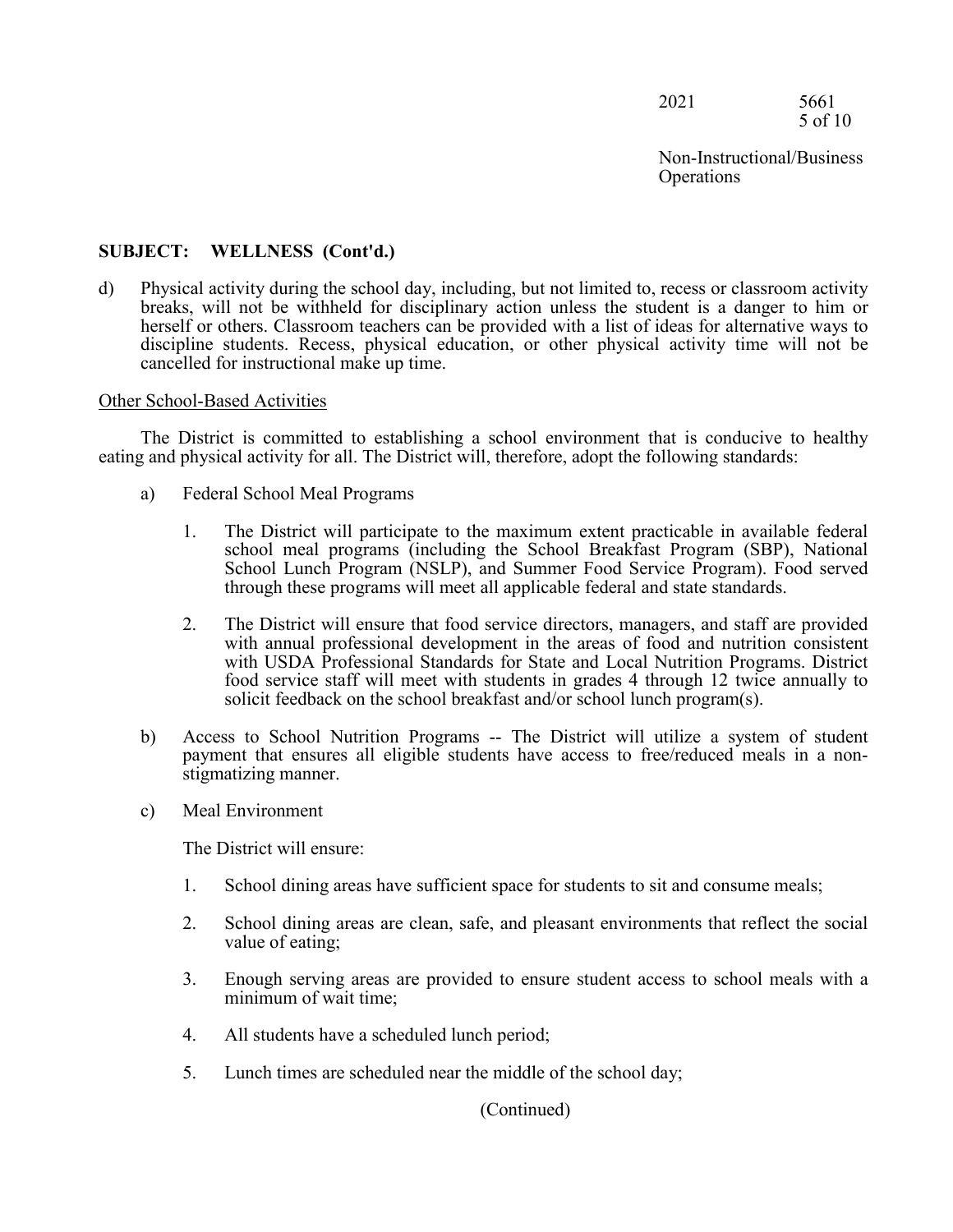2021 5661 6 of 10

Non-Instructional/Business **Operations** 

## **SUBJECT: WELLNESS (Cont'd.)**

- 6. Students are given adequate time to eat healthy meals;
- 7. Students and staff have access to free, safe, and fresh drinking water throughout the school day and where school meals are served.

# d) Community Access to District Facilities for Physical Activities

School grounds and facilities will be available to students, staff, community members and organizations, and agencies offering physical activity and nutrition programs consistent with District policy, including provisions regarding conduct on school grounds and administrative approval of use by outside organizations.

e) Community Partnerships

The District will continue relationships with community partners in support of the implementation of this policy. Existing and new community partnerships will be evaluated to ensure they are consistent with this policy and its goals.

f) Community Involvement, Outreach, and Communications

The District will use its official website, along with other electronic and non-electronic means, to notify parents and the public, in culturally and linguistically appropriate ways, about the content, implementation of, and updates to this policy as well as how to become involved and support this policy. The District supports using these same means to inform the community about the availability of the annual and triennial reports relative to this policy.

g) Before and After School Activities

The District supports opportunities for students to participate in physical activity before and/or after the school day through various methods, such as physical activity clubs, intramurals, and interscholastic sports.

h) Active Transport

The District supports active transport to and from school, i.e. walking or biking. The District will encourage this behavior by securing storage facilities for bicycles and equipment and instructing students on walking and bicycling safety.

## **Nutrition Guidelines**

In an effort to encourage healthy life-long eating habits by providing foods that are high in nutrients, low in saturated fat and added sugars, have zero grams trans-fat per serving, and are of moderate portion size, the District Wellness Committee recommends nutrition standards to be set for all foods and beverages available on school campus. For purposes of this policy, the school day is defined as the period from the midnight before, to 30 minutes after the end of the official school day.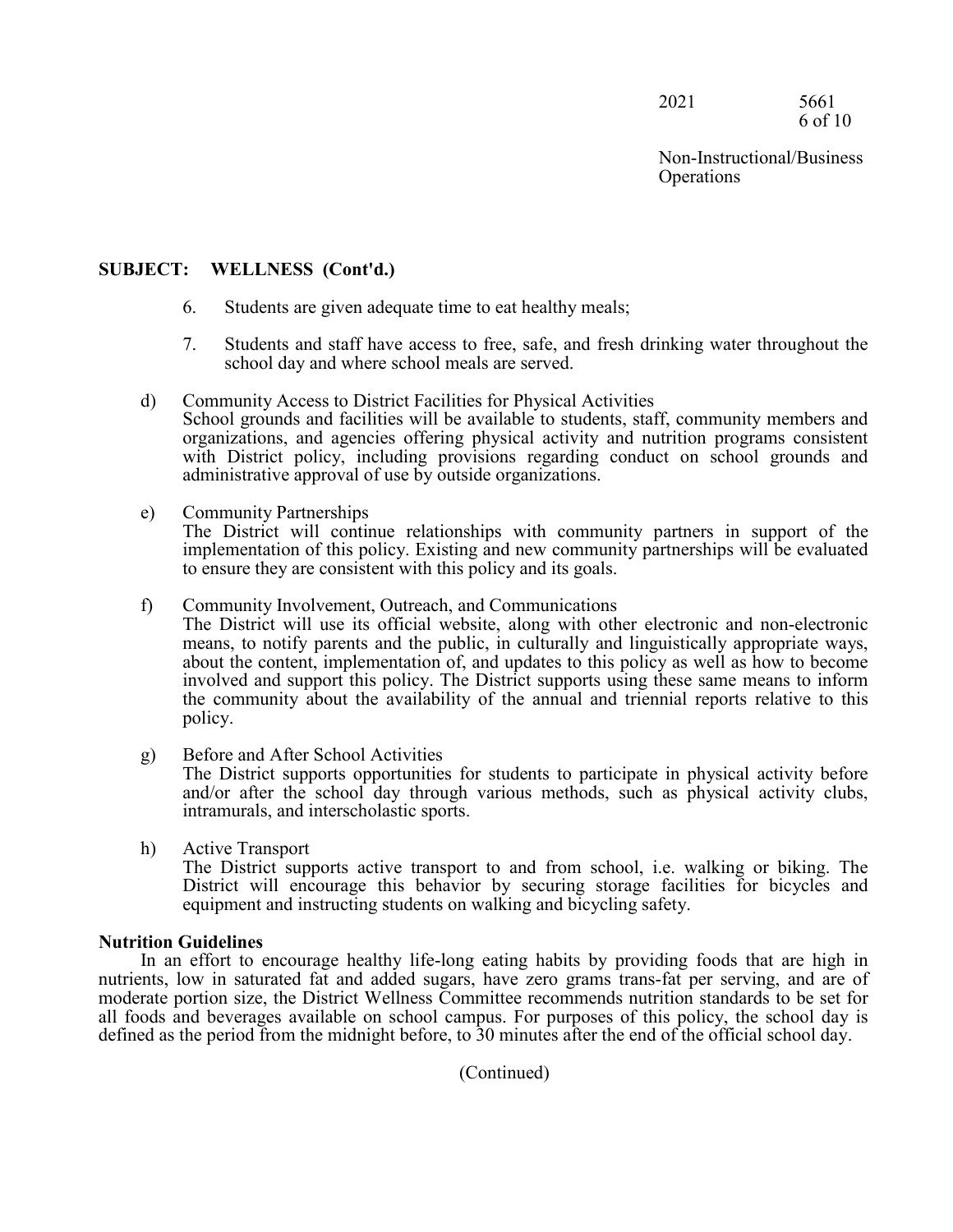2021 5661 7 of 10

Non-Instructional/Business **Operations** 

## **SUBJECT: WELLNESS (Cont'd.)**

#### School Meals

All schools within the District participate in the USDA child nutrition programs, including the NSLP and the SBP. School meals will, at a minimum, meet the program requirements and nutrition standards of these programs. The District is committed to ensuring that meals through the SBP and NSLP are accessible to all students, are served in sanitary settings, are appealing to children, and meet or exceed those nutrition requirements established by local, state, and federal law and regulation. The USDA nutrition standards are available at:

http://www.fns.usda.gov/school-meals/nutrition-standards-school-meals.

#### Fundraising

- a) School-sponsored fundraisers conducted outside of the school day will be encouraged to support the goals of this policy by promoting the sale of healthy food items (fresh fruit and produce) and/or non-food items, such as water bottles, plants, etc., and by promoting events involving physical activity.
- c) All school-sponsored fundraisers must be approved by the appropriate building principal prior to being conducted.

#### Competitive Foods and Beverages Served to Students During the School Day

The District will encourage staff and parents to provide students with healthy options at any event where foods and beverages are served to students (i.e., classroom and school-wide celebrations and rewards).

#### Foods and Beverages Sold or Served at Events Outside of the School Day

- a) All foods and beverages sold or served at school-sponsored events will be in serving sizes which are in accordance with recommended dietary guidelines and/or nutrition standards.
- b) At events where food and beverages are sold, 50% of items sold must meet the USDA Healthy, Hunger-Free Kids Act "Smart Snacks in Schools" Standards.

#### **Professional Development**

All school nutrition program directors, managers, and staff will meet or exceed hiring and annual continuing education and training requirements as specified in the USDA Professional Standards for School Nutrition Professionals. In order to locate the training that best fits their learning needs, school nutrition personnel will refer to the USDA's Professional Standards for School Nutrition Standards website.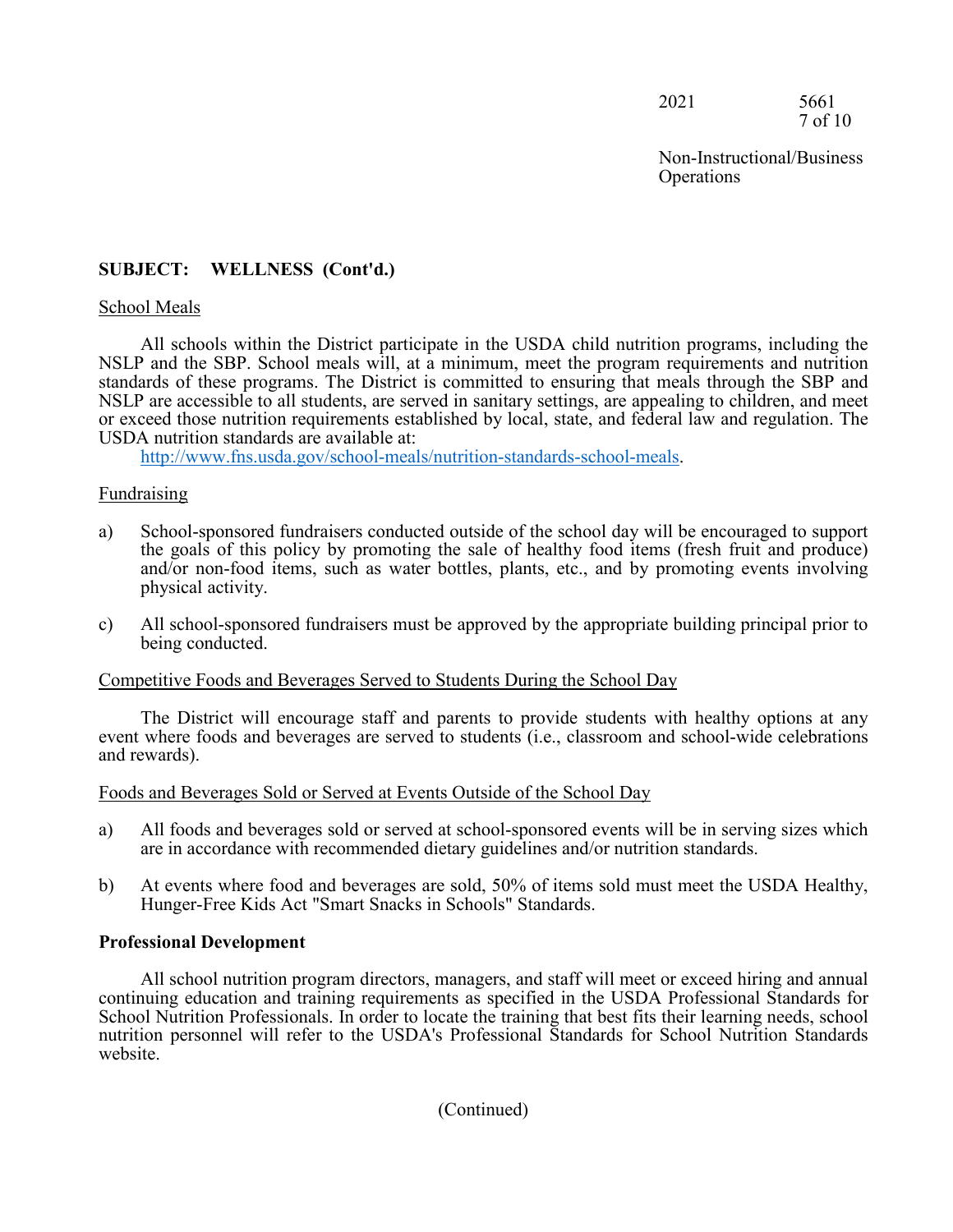2021 5661 8 of 10

# **SUBJECT: WELLNESS (Cont'd.)**

### **Implementation and Evaluation of the Wellness Policy**

a) The District will establish an implementation and evaluation plan for this policy in order to monitor its effectiveness and the possible need for modification over time. To this end, the District has designated the following individual(s) as District Wellness Coordinator to ensure that the District meets the goals and mandates of this policy

> Superintendent: brian.doelger@shelterisland.k12.ny.us

Director of Athletics, Physical Education, Health, Wellness & Personnel: todd.gulluscio@shelterisland.k12.ny.us

- b) This/these designated Wellness Coordinator(s) will also serve as liaison(s) with community agencies in providing outside resources to help in the development of nutritional education programs and promotion of physical activities.
- c) The District will report on the progress each of its schools has made toward meeting the goals of this policy.
	- 1. The website address for the wellness policy and/or information on how the public can access a copy;
	- 2. A description of each school's progress in meeting the wellness policy goals;
	- 3. A summary of each school's local school wellness events or activities;
	- 4. Contact information for the leader(s) of the Wellness Committee; and
	- 5. Information on how individuals can get involved in the Wellness Committee's work.
- d) Evaluation and feedback from interested parties, including an assessment of student, parent, teacher, and administration satisfaction with the wellness policy, are welcomed as an essential part of the District's evaluation program.
- e) The District will document the financial impact, if any, to the school food service program, school stores, and vending machine revenues based on the implementation of the wellness policy.
- f) Assessments of compliance with the District's wellness policy and implementation efforts will be repeated on a triennial basis. The assessment will include: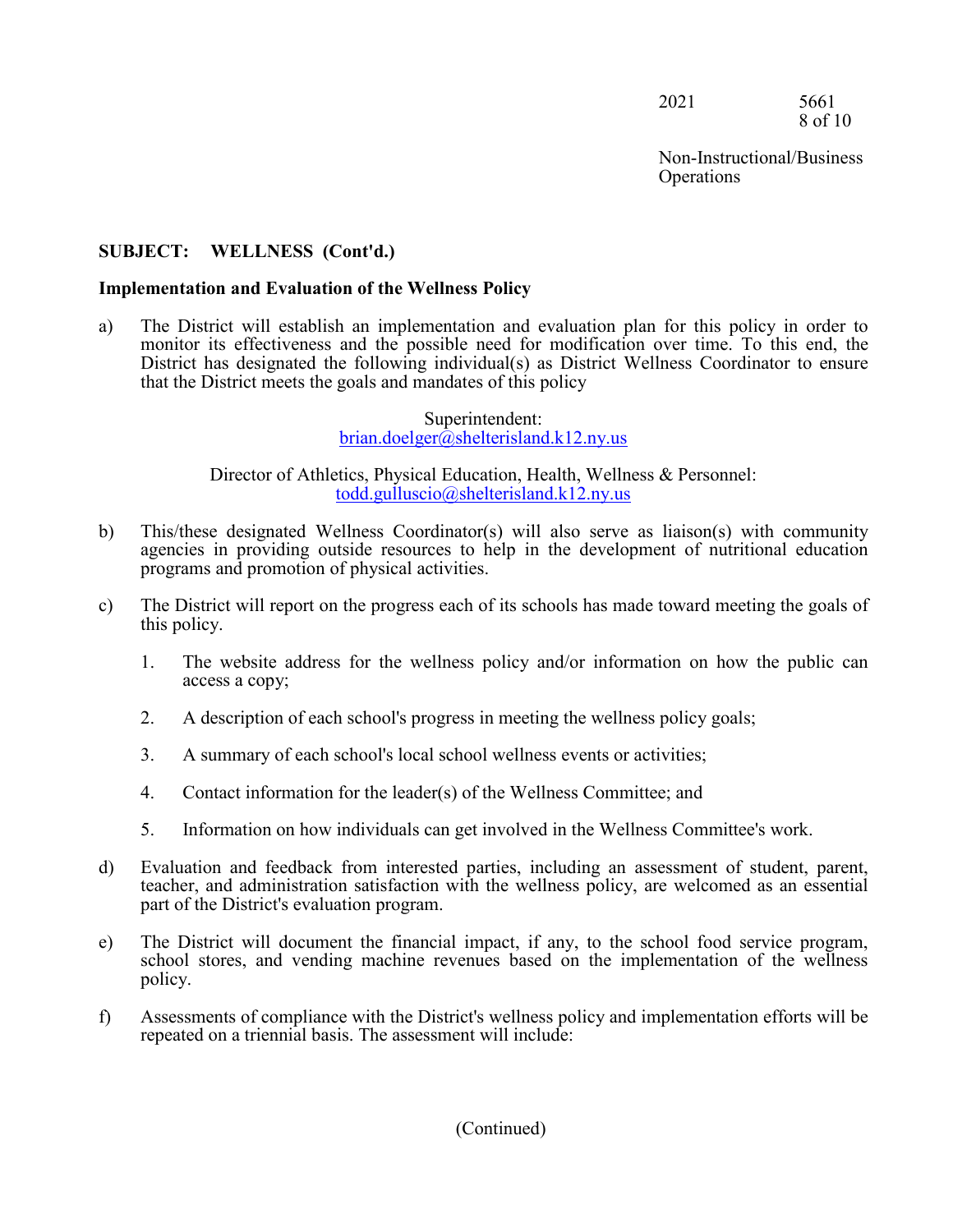2021 5661 9 of 10

Non-Instructional/Business **Operations** 

## **SUBJECT: WELLNESS (Cont'd.)**

- 1. Compliance with the wellness policy;
- 2. How the wellness policy compares to model wellness policies; and
- 3. Progress made in attaining the goals of the wellness policy.

The position/person responsible for managing the triennial assessment is:

Director of Athletics, Physical Education, Health, Wellness & Personnel: todd.gulluscio@shelterisland.k12.ny.us

- g) The District will, as necessary, revise and update this wellness policy, but at least every three years following the triennial assessment, and develop work plans to facilitate its implementation.
- h) The annual progress report, triennial assessments, and policy updates will be provided to the Board, posted on the District's official website, and distributed to the District Wellness Committee, parent-teacher organizations, building principals, and school health services personnel within the District. Printed copies will also be made available to community residents upon request.

#### **Annual Notification**

The District will inform families and the general public each year, via the District website and/or District-wide communications, of information about this policy, including, but not limited to, its content as well as any updates. The District will endeavor to share as much information as possible about its schools' nutrition environment, including, a summary of school events or activities relative to this policy implementation. Each year, the District will also publicize the name and contact information of the District official leading and coordinating the wellness committee as well as how the community may get involved with the wellness committee.

#### **Recordkeeping**

The District will retain records relative to compliance with the requirements of this policy in the District Office and/or on the District's central computer network. Documentation maintained at this location includes, but is not limited to:

- a) The written wellness policy;
- b) Documentation demonstrating that this policy has been made available to the public;
- c) Documentation of efforts to review and update this policy;